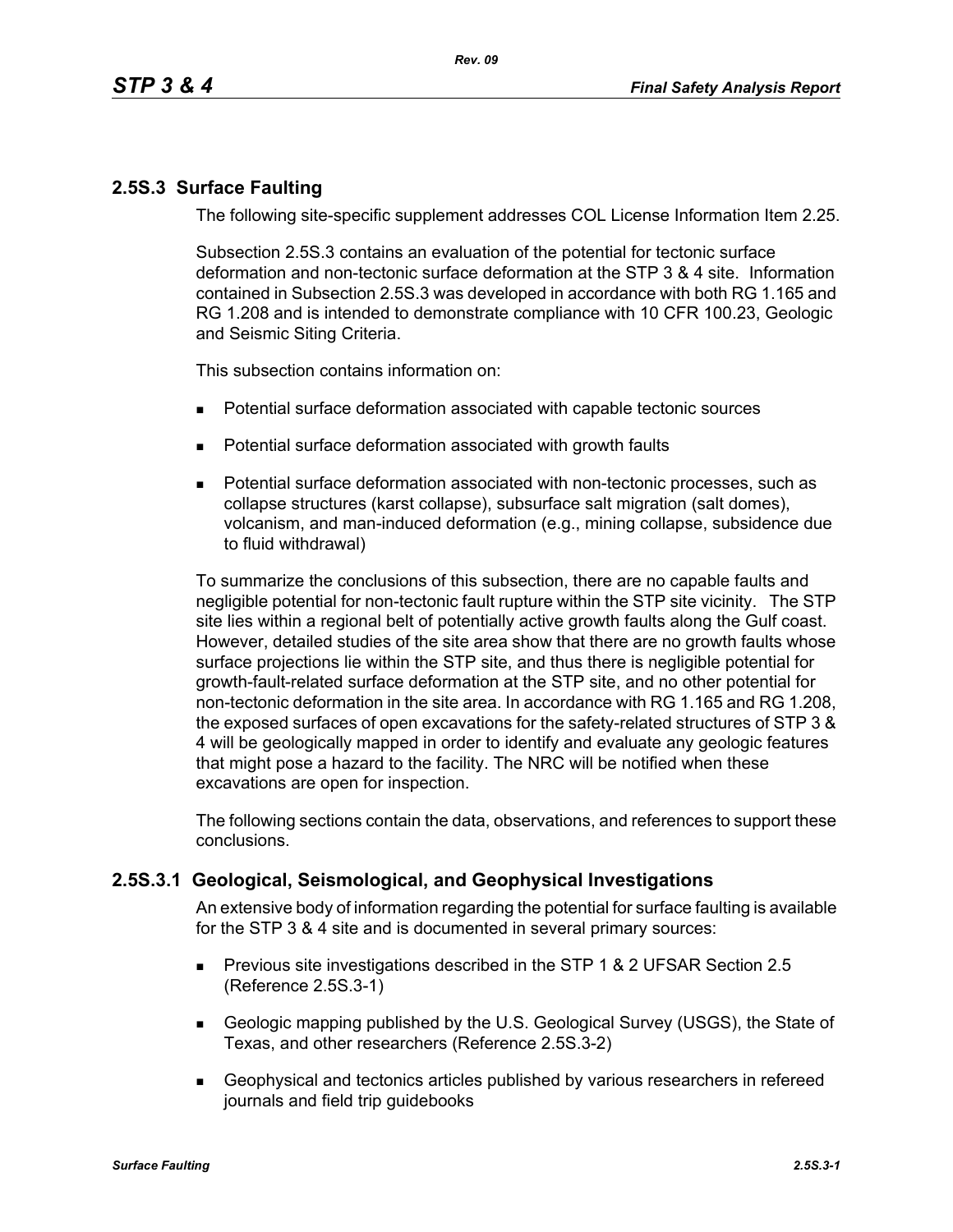*Rev. 09*

 Seismicity data compiled and analyzed in published journal articles, EPRI (Reference 2.5S.3-3), and the updated seismicity catalog (Subsection 2.5S.2)

In addition to reviewing this existing information, the following investigations were performed to assess the potential for tectonic and non-tectonic deformation within the STP site area:

- Compilation and review of existing data and literature, with emphasis on reports published since the STP 1 & 2 UFSAR (Reference 2.5S.3-1) and EPRI (Reference 2.5S.3-3) studies
- Interpretation of aerial photography and remote sensing imagery
- Field and aerial reconnaissance
- Review of pre- and post-EPRI seismicity
- Discussions with current researchers in the area

## **2.5S.3.1.1 Previous Site Investigations**

The results of previous geology and seismology investigations at the STP site are presented in Section 2.5 of the STP 1 & 2 UFSAR (Reference 2.5S.3-1). The previous work documented the absence of tectonic faulting within the site area and it provides the following results documenting the absence of Quaternary faults at and within the area of the STP site:

- **Interpretation of air photos, satellite imagery, and topographic maps: Evaluation of** a variety of remote sensing imagery is documented in Subsection 2.5.1 of the STP 1 & 2 UFSAR (Reference 2.5S.3-1). Numerous tonal lineaments were identified on the imagery and investigated in the field. Reference 2.5S.3-1 contains documentation and conclusions that the lineaments were associated with recent and old cultural features, vegetation patterns, soil-type changes related to stratigraphic facies variations, concentrations of mima mounds (gilgai), and apparent alignments of non-related features. Reference 2.5S.3-1 contains documentation that there is no evidence of surface rupture, surface warping, or offset of geomorphic features indicative of active faulting.
- Seismicity analysis: The STP 1 & 2 UFSAR (Reference 2.5S.3-1) describes the analysis of regional seismicity. This analysis documented that no earthquakes had been reported within 80 miles of the STP site and that no capable faults were present in the site region. Subsection 2.5.2 of the STP 1 & 2 UFSAR concluded that there was no association of significant seismic activity with known faulting in the site region.
- Detailed analysis of geotechnical boring data: Subsection 2.5.1 of the STP 1 & 2 UFSAR (Reference 2.5S.3-1) describes an extensive subsurface exploration program to evaluate the site geomorphology, stratigraphy, lithology, structure, and tectonics. The program included a total of 157 borings: standard penetration tests with 2-inch-diameter split-spoon sampling, 3-inch and 6-inch-diameter thin-wall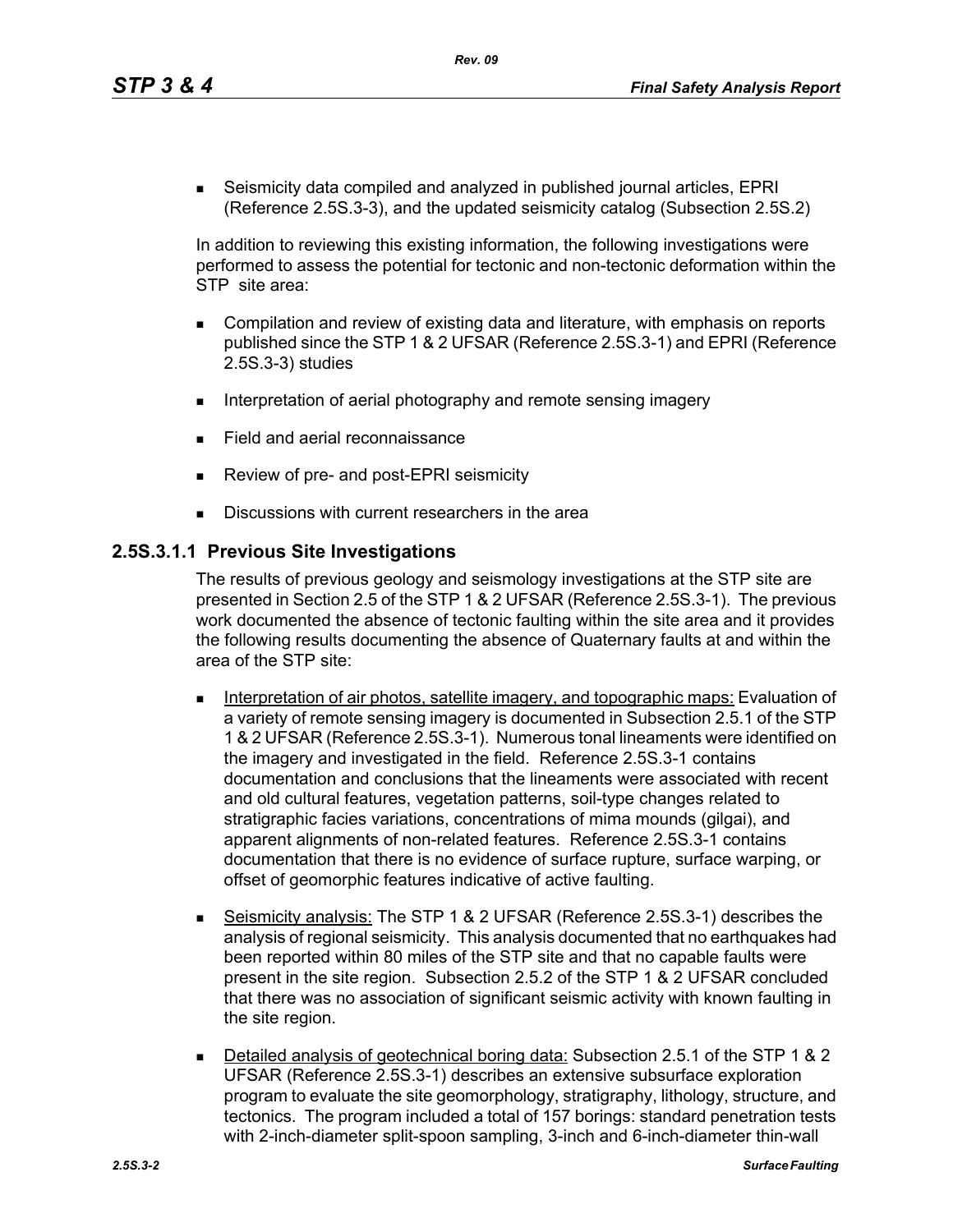*Rev. 09*

tube sampling, 3-inch-diameter thin-wall stationary piston sampling, static cone penetration testing (CPT), test pits, and piezometer installations (Reference 2.5S.3-1). The data were used to demonstrate that there are no geologic structures or other geologic hazards at the site and in the near vicinity that would represent a threat to the facility.

- Analysis of seismic reflection data: Subsection 2.5.1 of the STP 1 & 2 UFSAR (Reference 2.5S.3-1) describes a detailed program to acquire and interpret seismic reflection data within the site area to identify and characterize growth faults in the subsurface. Based on analysis and interpretation of these data, the STP 1 & 2 UFSAR in Subsections 2.5.1 and 2.5.3 concluded that all growth faults in the site area, except two, die out in strata of Miocene age or older, and thus have not been active since Miocene time. Two of the identified growth faults (growth faults "A" and "I", as described in Subsection 2.5.1.2.5.3 of the STP 1 & 2 UFSAR [Reference 2.5S.3-1]) extend into Miocene strata and to within 800 ft. to 1000 ft. of the ground surface, but do not displace shallow reflectors or the ground surface.
- Field Investigations: Field reconnaissance studies were performed to evaluate features identified during analysis of remote sensing imagery, as well as the two growth fault features interpreted on seismic reflection profiles. Subsection 2.5.1.2.5 of the STP 1 & 2 UFSAR (Reference 2.5S.3-1) contains documentation that there is no evidence for tectonic or non-tectonic surface faulting within the site area.

# **2.5S.3.1.2 Regional and Local Geological Studies**

The U.S. Geological Survey (USGS) completed a compilation of all Quaternary faults, liquefaction features, and possible tectonic features in the central and eastern United States, including the Gulf Coastal Plain region (References 2.5S.3-4 and 2.5S.3-5). These compilations do not show any Quaternary tectonic faults or tectonic features within the STP site vicinity.

As discussed in Subsection 2.5S.1.1.4.4.5.4, evidence for Quaternary activity in the form of surface deformation has been documented on some growth faults in the Texas Coastal Plain. As noted by Wheeler (Reference 2.5S.3-6):

The gulf-margin normal faults in Texas are assigned as Class B structures due to their low seismicity and because they may be decoupled from underlying crust, making it unclear if they can generate significant seismic ruptures that could cause damaging ground motion.

The definition of a Class B structure, in accordance with U.S. Geological Survey criteria (Reference 2.5S.3-5), is as follows:

Class B: Geologic evidence demonstrates the existence of Quaternary deformation, but either (1) the fault might not extend deeply enough to be a potential source of significant earthquakes, or (2) the currently available geologic evidence is too strong to confidently assign the feature to Class C but not strong enough to assign it to Class A.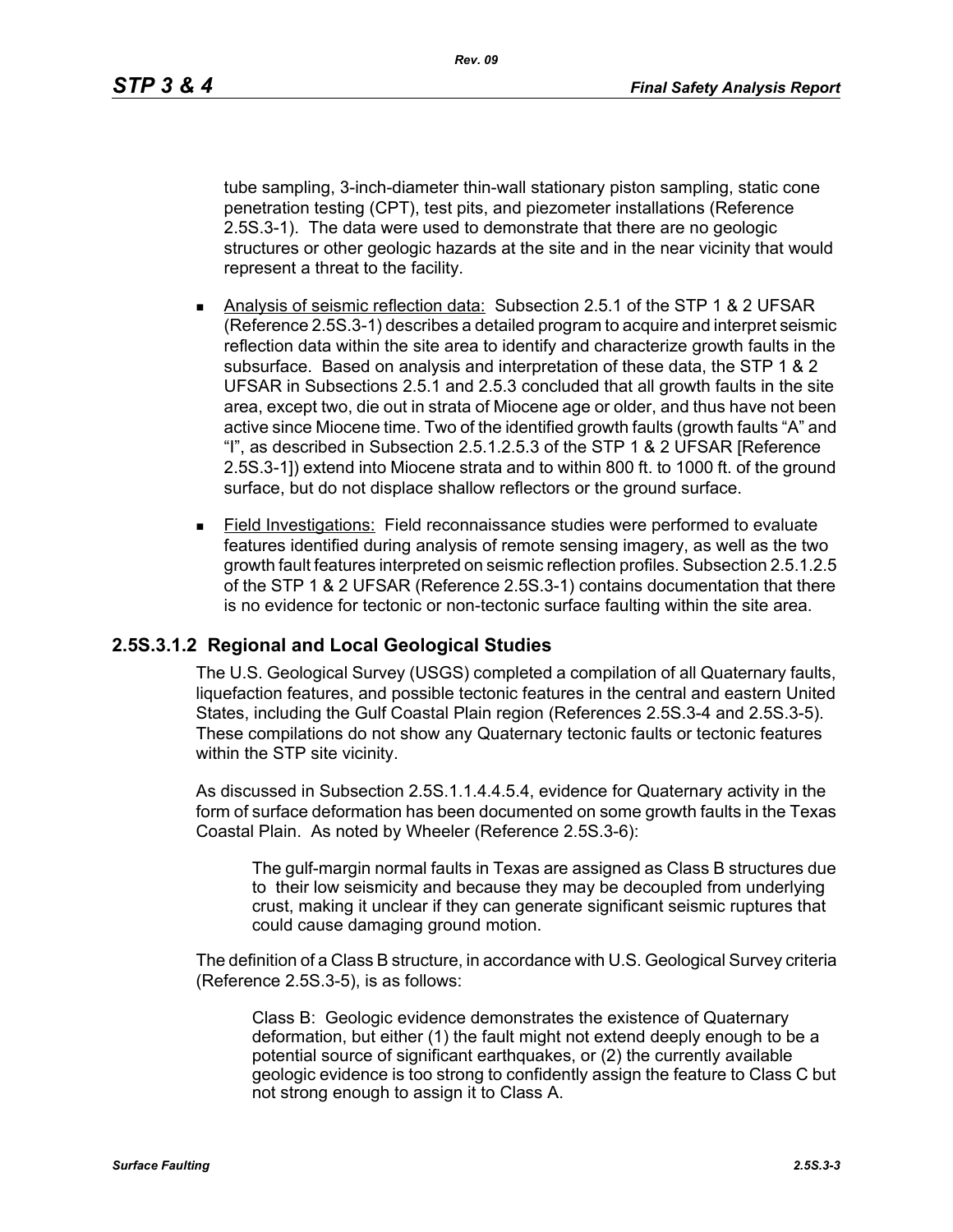In contrast, a Class A structure exhibits "geologic evidence (that) demonstrates the existence of a Quaternary fault of tectonic origin, whether the fault is exposed by mapping or inferred from liquefaction or other deformational features" (Reference 2.5S.3-5).

The assessment of the U.S. Geological Survey (Reference 2.5S.3-6) is, consistent with the data in Subsection 2.5.1 of the STP 1 & 2 UFSAR (Reference 2.5S.3-1) and studies published since the EPRI study (Reference 2.5S.3-3) (see discussion in Subsection 2.5S.1.1.4.4.5.4), that growth faults are confined to the Coastal Plain section and do not extend into the crystalline basement. The assessment of the U.S. Geological Survey (Reference 2.5S.3-6) that growth faults will not generate significant seismic ruptures also is consistent with the conclusion in Subsection 2.5.1 of the STP 1 & 2 UFSAR (Reference 2.5S.3-1) that the sediments involved in growth faulting do not have sufficient elastic strength to store strain energy that can be released in moderate to large earthquakes.

Since the analyses described in the STP 1 & 2 UFSAR (Reference 2.5S.3-1), additional analysis and mapping of the subsurface geology in the site vicinity has been published to document the locations of growth faults. This mapping is tabulated and described in Subsection 2.5S.1.2.4.2.2.2. This mapping supports the analysis and conclusions of the UFSAR regarding the locations of growth faults in the site area, and it specifically indicates that no previously unknown or undocumented growth faults have been identified in the site area.

### **2.5S.3.2 Geological Evidence, or Absence of Evidence, for Surface Deformation**

### **2.5S.3.2.1 Bedrock Faults**

As shown on Figure 2.5S.1-27, no bedrock faults have been mapped within the STP 3 & 4 site area (Subsection 2.5S.1.2.4.1).

### **2.5S.3.2.2 Growth Faults**

### **2.5S.3.2.2.1 Previous Studies for the STP 1 & 2 UFSAR**

As discussed in Subsection 2.5S.1.2.4.1.2.1, Subsection 2.5.1.2.5.3 of the STP 1 & 2 UFSAR (Reference 2.5S.3-1) documents the presence of 10 growth faults within the greater site area. These faults are confined to the Mesozoic and Cenozoic Gulf Coastal Plain stratigraphic section and do not extend into the underlying crystalline basement. Subsection 2.5.1.2.5.3 of the STP 1 & 2 UFSAR presents seismic reflection and borehole data that demonstrate 8 of the 10 growth faults are buried by 3900 ft. or more of undisturbed sediments that are at least Pliocene and probably Miocene in age or younger, indicating that there has been no movement on these 8 faults in the past approximately 3 million years or longer. Two of these growth faults ("A" and "I"; Figure 2.5S.1-43) exhibit evidence for Miocene to Pliocene or younger deformation and can be traced on seismic reflection profiles to within 900 ft. or less of the ground surface. The closest approach of growth faults "A" and "I" to the STP site is approximately 3.0 miles and 3.8 miles, respectively. Subsection 2.5.1.2.5.3 of the STP 1 & 2 UFSAR notes that this depth range is the effective limit of resolution of the seismic reflection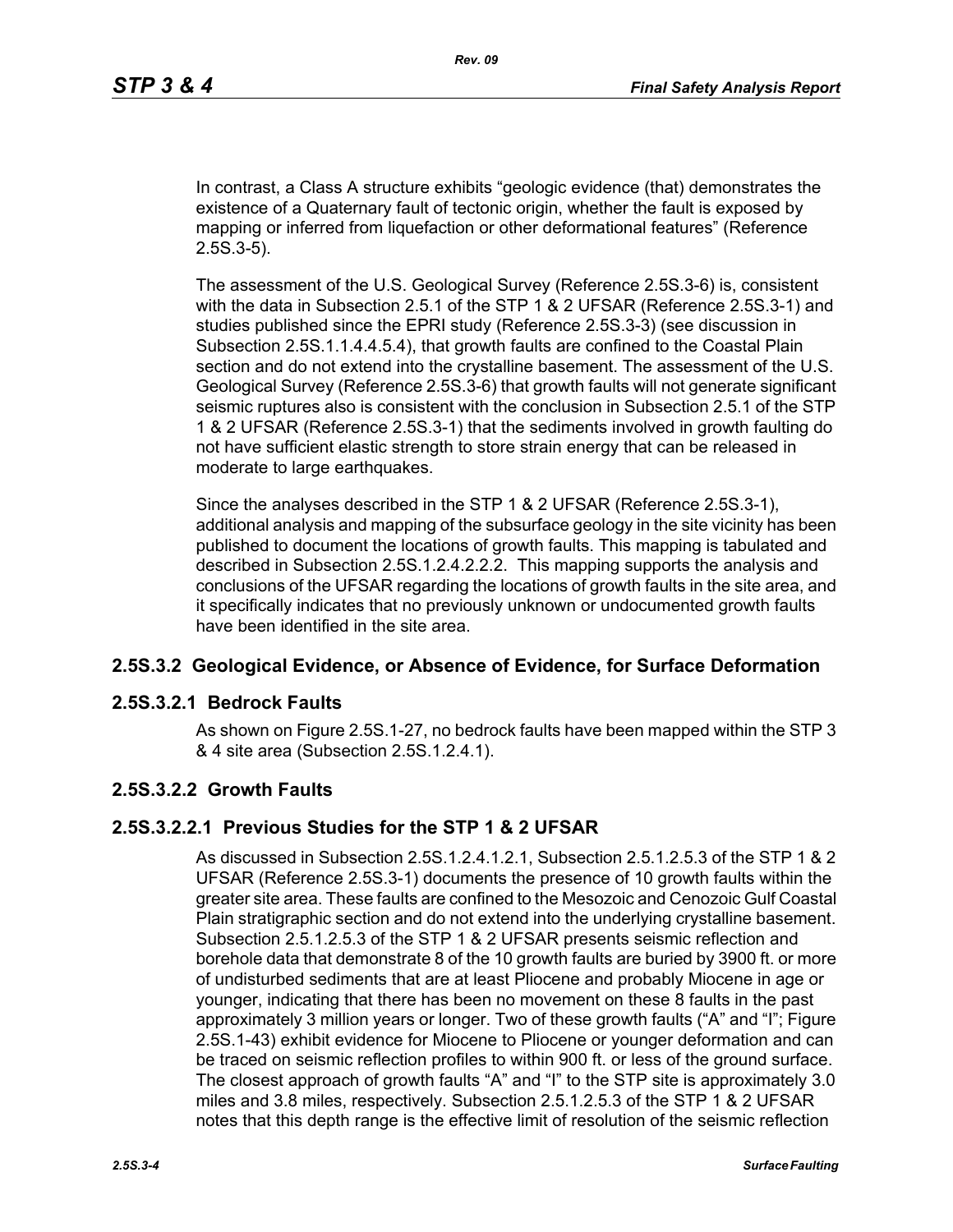data, and thus the reflection data cannot be used to assess whether the faults approach closer to the surface. Based on field reconnaissance and inspection of a shallow excavation along the western margin of the main cooling water reservoir, Subsection 2.5.1.2.5.3 of the STP 1 & 2 USFAR (Reference 2.5S.3-1) contains conclusions that there is no discrete displacement of the land surface, or of continuous stratigraphic contacts in the shallow subsurface, above the up-dip projections of growth faults "A" and "I."

# **2.5S.3.2.2.2 Current Investigations**

Subsection 2.5S.1.2.4.2.2.1 contains discussions of the compiled mapping and subsurface data that document the location and geometry of growth faults in the site area. These data support the mapping of growth faults in the site area documented in Subsection 2.5.1.2.5.3 of the STP 1 & 2 UFSAR (Reference 2.5S.3-1), and do not indicate the presence of any additional growth faults not recognized during the UFSAR investigations for STP 1 & 2. Specifically, there are no previously published data or new data that indicate the presence of growth faults whose surface projection approaches within the site.

New air photo analysis and aerial and field reconnaissance were performed for this COL investigation to assess the surface expression or lack of surface expression of growth faults "A" and "I," as well as other growth faults in the site area. This analysis is described in detail in Subsection 2.5S.1.2.4.2.2.2, and the main observations are summarized as follows:

- **EXTERGHEED EXECUTE:** Lineaments identified on aerial photographs, similar to lineaments discussed in Subsection 2.5.1.2.5.5 of the STP 1 & 2 UFSAR (Reference 2.5S.3-1), are locally associated with subtle down-to-the-south slope breaks, vegetation lineaments, and linear drainages. Lineaments identified along growth fault "I" are more pronounced and obvious than other lineaments mapped in the site area.
- Subtle south-facing topographic breaks along growth fault "I," initially identified from interpretation of aerial photography, were discernable in aerial reconnaissance. No slope breaks or other geomorphic features potentially indicative of deformation of the surface of the Beaumont Formation were observed in association with other lineaments in the site area during aerial or field reconnaissance, consistent with conclusions of the Subsection 2.5.1.2.5.5 of the STP 1 & 2 UFSAR (Reference 2.5S.3-1).
- **Three topographic profiles that were surveyed using a total-station instrument** document local down-to-the-south relief of the land surface across growth fault "I" at distances of approximately 4.8 miles and greater from the site area. The deflection of the land surface is characterized as a variable south-facing monoclinal flexure, exhibiting about 1.5 ft. to 6 ft. of total relief over horizontal distances ranging from about 180 ft. to 500 ft. The monoclinal flexures represent a localized increase of about 0.3° to 0.8° in the southward gradient of the land surface above the buried tip of growth fault "I."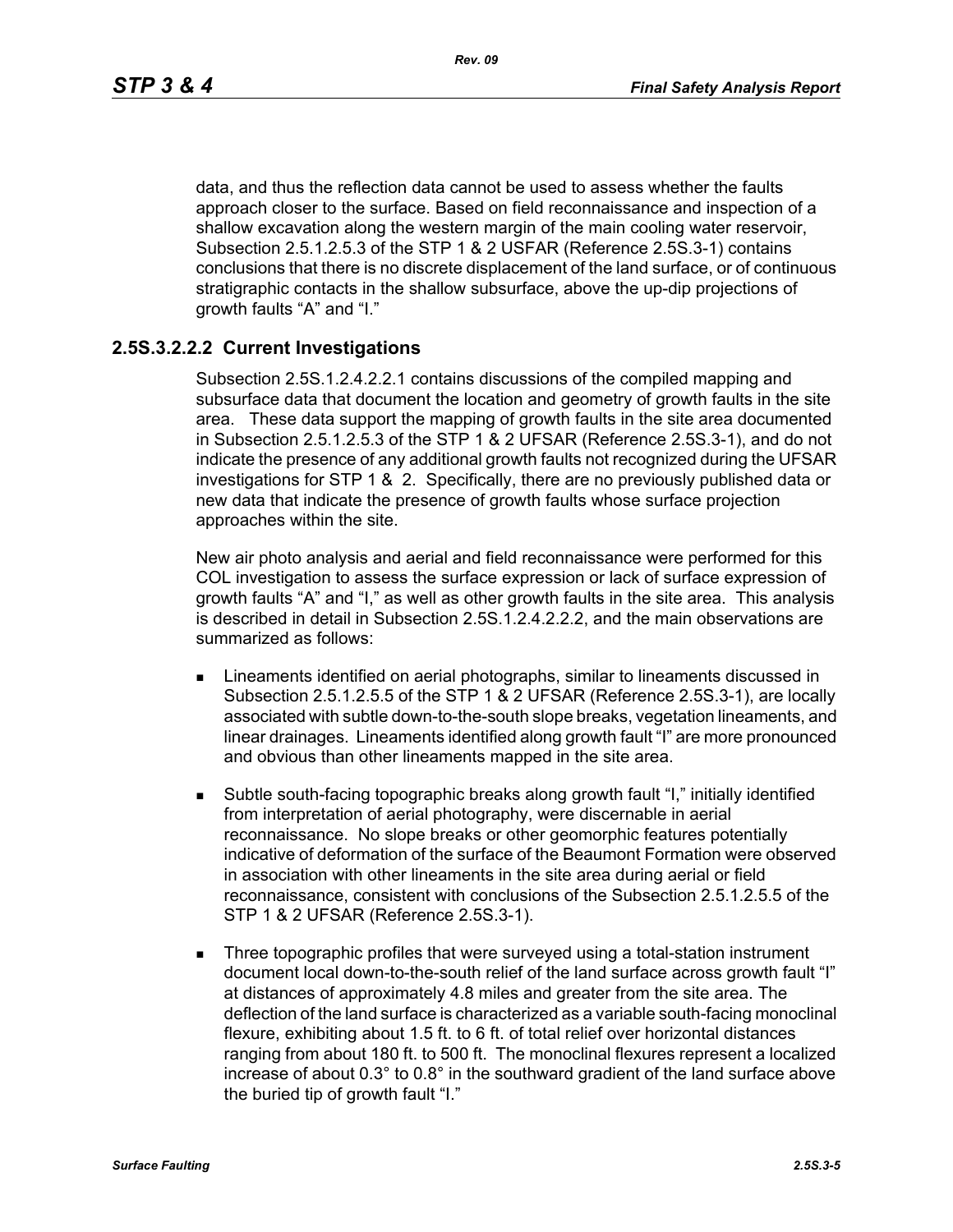- - A north-south topographic profile measured along the western margin of the main cooling water reservoir shows substantial short-wavelength topographic relief due to non-tectonic natural and cultural modifications of the land surface, but no consistent and well-expressed south-down tilting across the surface projection of growth fault "I." Although the short-wavelength relief makes it difficult to confidently identify and correlate uneroded remnants of the upper surface of the Beaumont Formation adjacent to the cooling water reservoir, we conclude that there is no south-facing monoclinal tilting that can be unequivocally determined within the resolution of the survey. This conclusion is consistent with shallow trench observations discussed in Subsection 2.5.1.2.5.6 of the STP 1 & 2 UFSAR (Reference 2.5S.3-1) that document no deformation of continuous, stratified bedding in the Beaumont Formation above the updip projection of growth fault "I" along the western margin of the cooling water reservoir.
	- An east-west cross section (C-C'; Figure 2.5S.1-47) of interpreted and correlated borehole data along the southern margin of the main cooling water reservoir documents lateral variation and interfingering of sand and clay textural facies of the late Pleistocene Beaumont Formation in the vicinity of the updip projection of the growth fault "I," but no positive evidence for systematic displacement or offset of stratigraphic contacts. Given the extremely low relief across the slope breaks that we tentatively associate with growth fault "I" to the west (i.e., about 1.5 ft. to 5 ft.), it is possible that comparable displacements at depth would not be discernable within the resolution of cross section C-C'.

The geomorphic relations described above are interpreted as variable south-down deformation of the upper surface of the Beaumont Formation above the buried tip of growth fault "I." The deformation is characterized by very low-amplitude homoclinal flexure of the land surface, suggesting that the deformation is related to local faultpropagation folding above the buried tip of growth fault "I." The closest documented geomorphic expression of potential surface tilting, due to movement on growth fault "I" to the site area is located at a distance of about 4.8 miles. Survey data along the western margin of the cooling reservoir at a distance of about 3.2 miles from the site reveal no obvious monoclinal tilting of the surface of the Beaumont Formation, consistent with shallow excavation exposures of undeformed stratigraphy in the Beaumont Formation discussed in Subsection 2.5.1.2.6.6 of the STP 1 & 2 UFSAR (Reference 2.5S.3-1).

Although there is *prima facie* evidence for late Quaternary movement on local reaches of growth fault "I" within the site area, the closest approach of growth fault "I" to the site is 3.8 miles, and thus there is no potential for permanent ground deformation from activity on this structure within the site.

### **2.5S.3.3 Correlation of Earthquakes with Capable Tectonic Sources**

There is no seismicity within the site vicinity of STP 3 & 4 (Figure 2.5S.2-8), and as such there is no spatial correlation of earthquake epicenters with known or postulated faults, other tectonic features, or other geomorphic features.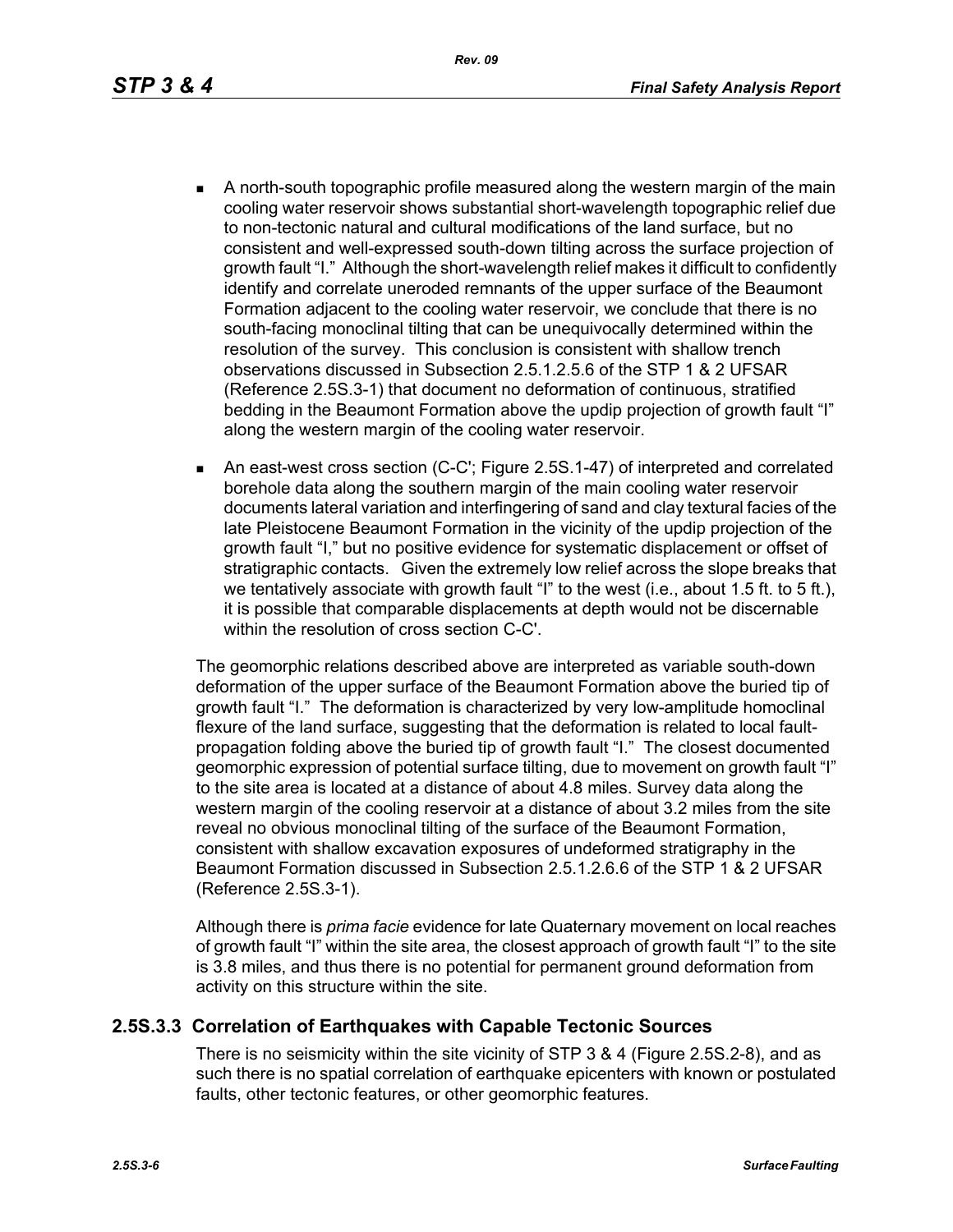As part of this COL application, the EPRI earthquake catalog was updated to incorporate southern United States and Gulf of Mexico earthquakes that occurred between 1984 and 2006. The updated earthquake catalog contains no earthquakes with body wave magnitude  $(m_h) \geq 3.0$  within the site vicinity. No reported historical earthquake epicenters have been associated with buried bedrock faults or growth faults within the site vicinity (Figure 2.5S.1-42).

Subsection 2.5.2.1 of the STP 1 & 2 UFSAR (Reference 2.5S.3-1) discussed reports of microearthquake activity associated with growth faults in Brazoria County, Texas, and Percperdue, Vermillion Parish, Louisiana, but noted that no events with magnitudes larger than 1.5 have been reported.

The February 10, 2006 Emb 5.5 earthquake in the Gulf of Mexico (discussed in Subsection 2.5S.2.3) has been proposed by M. Nettles (Reference 2.5S.2-7) to be related to gravity sliding on a low-angle normal fault at the edge of the continental shelf; however, no other events within the updated catalog have been attributed to such mechanisms.

# **2.5S.3.4 Ages of Most Recent Deformation**

## **2.5S.3.4.1 Conclusions of the STP 1 & 2 UFSAR**

As summarized in Subsection 2.5.S.1, the most recent bedrock deformation in the site region occurred during the Mesozoic and is related to rifting that led to development of the Gulf of Mexico basin. As the Gulf of Mexico opened, basement crust beneath the STP 3 & 4 site subsided and became part of a passive continental margin. The passive margin crust was progressively buried by Mesozoic and Cenozoic marine deposits of the Gulf of Mexico, and it presently is at a depth of about 6.6 miles beneath the STP site. There is no documented evidence of faulting in the basement younger than Mesozoic in age beneath the STP site.

Subsection 2.5.1.2.5 of the STP 1 & 2 UFSAR (Reference 2.5S.3-1) identified 10 growth faults in the subsurface of the STP 1 & 2 site area. The UFSAR presented evidence that:

- **Eight of the 10 growth faults are overlain by undeformed deposits of at least** Pliocene and probably Miocene age or older. Based on these relations, the UFSAR concluded that these eight growth faults have not been active since approximately Miocene time.
- Two of the 10 growth faults (growth faults "A" and "I") deform sediments of Miocene-Pliocene age, and possibly younger. Based on field reconnaissance and examination of shallow exposures, Subsection 2.5.1.2.5.6 of the STP 1 & 2 UFSAR concluded that there was no discrete displacement of the land surface, or bedding in the shallow subsurface, at the updip projections of growth faults "A" and "I" in the site area. Given that the Beaumont Formation deposits that directly underlie the land surface in the site area are about 100,000 years old (Reference 2.5S.3-2), these relationships imply that there has been no discrete surface faulting in the past approximately 100,000 years.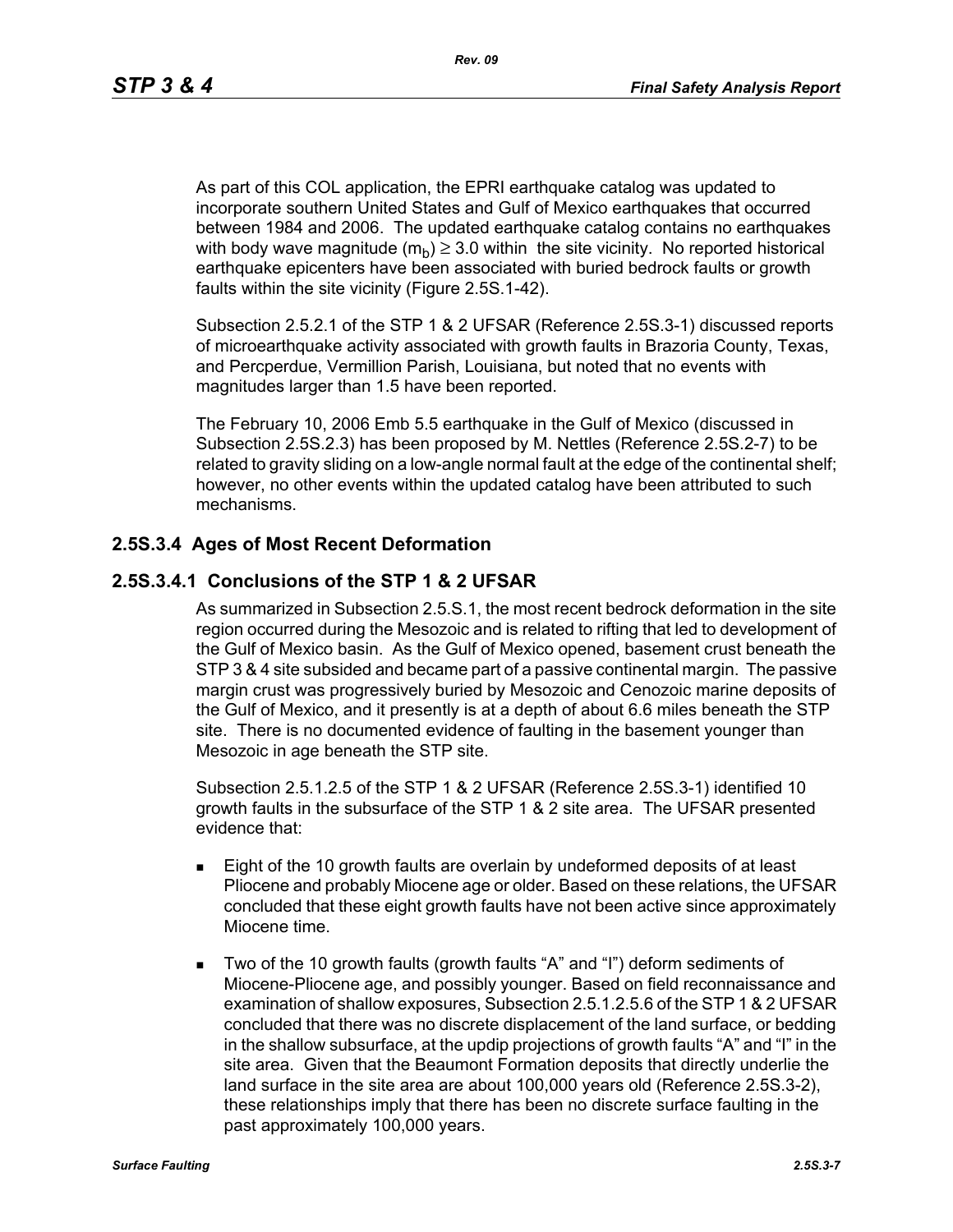# **2.5S.3.4.2 Results of Current Investigations**

Based on interpretation of aerial photography, aerial reconnaissance, field reconnaissance, and topographic surveys, there is *prima facie* evidence for localized, low relief tilting of the upper surface of the Beaumont Formation above growth fault "I" at a distance of 4.8 miles from the site. The deformation is characterized by southdown monoclinal flexure of the land surface, and is distributed across a horizontal distance that ranges from 180 ft. to 500 ft. at the sites evaluated for this COL application. Survey and field data acquired within the site area clearly document the absence of discrete surface rupture above growth fault "I." Topographic profiles surveyed at intervals over a distance of several miles document significant variability in the magnitude and width of the zone of tilting, suggesting that activity is not uniform along strike. Surface deformation above growth fault "I" does not occur within the STP site. Based on a review of available published geologic literature, field and aerial reconnaissance, and interpretation of aerial photography, no other growth faults within the 5-mile site area exhibit evidence of Quaternary activity.

## **2.5S.3.5 Relationship of Tectonic Structures in the Site Area to Regional Tectonic Sources**

There are no tectonic bedrock faults within the STP site area. Growth faults, which are confined to the Gulf Coastal Plain stratigraphic section and do not involve the basement, have been mapped in the site area and are associated with the Frio fault zone, which has been mapped for a minimum of 500 mi along trend in the Gulf Coastal Plain (see discussion in Subsection 2.5S.1.1.4.4.4.2). Although the Frio zone of growth faults is regionally extensive, it is designated a "Class B" feature by the U.S. Geological Survey (References 2.5S.3-5 and 2.5S.3-6) because it is unclear that growth faults are capable of producing significant seismic rupture and associated strong vibratory ground motion (see discussion in Subsection 2.5S.2.1.1.2). Subsection 2.5.2.4 of the STP 1 & 2 UFSAR (Reference 2.5S.3-1) concluded that growth faults are not capable of storing significant elastic strain energy to produce moderate to large earthquakes. Consequently, we conclude there is no correlation of geologic structures in the site area to regional, capable tectonic sources.

# **2.5S.3.6 Characterization of Capable Tectonic Sources**

Based on data presented in Subsection 2.5S.1 and previous discussions in Subsection 2.5S.3.4, there are no capable tectonic sources within the STP site area.

# **2.5S.3.7 Designation of Zones of Quaternary Deformation in the Site Region**

There are no zones of Quaternary deformation associated with tectonic faults requiring detailed investigation within the site area. A review and interpretation of aerial photography and available geotechnical boring logs, coupled with aerial and field reconnaissance, identified possible Quaternary deformation associated with growth fault "I" in the site area. However, the closest approach of the surface projection of growth fault "I" to the STP 3 & 4 site is 3.8 miles. Thus no further investigations were conducted to better characterize growth fault "I."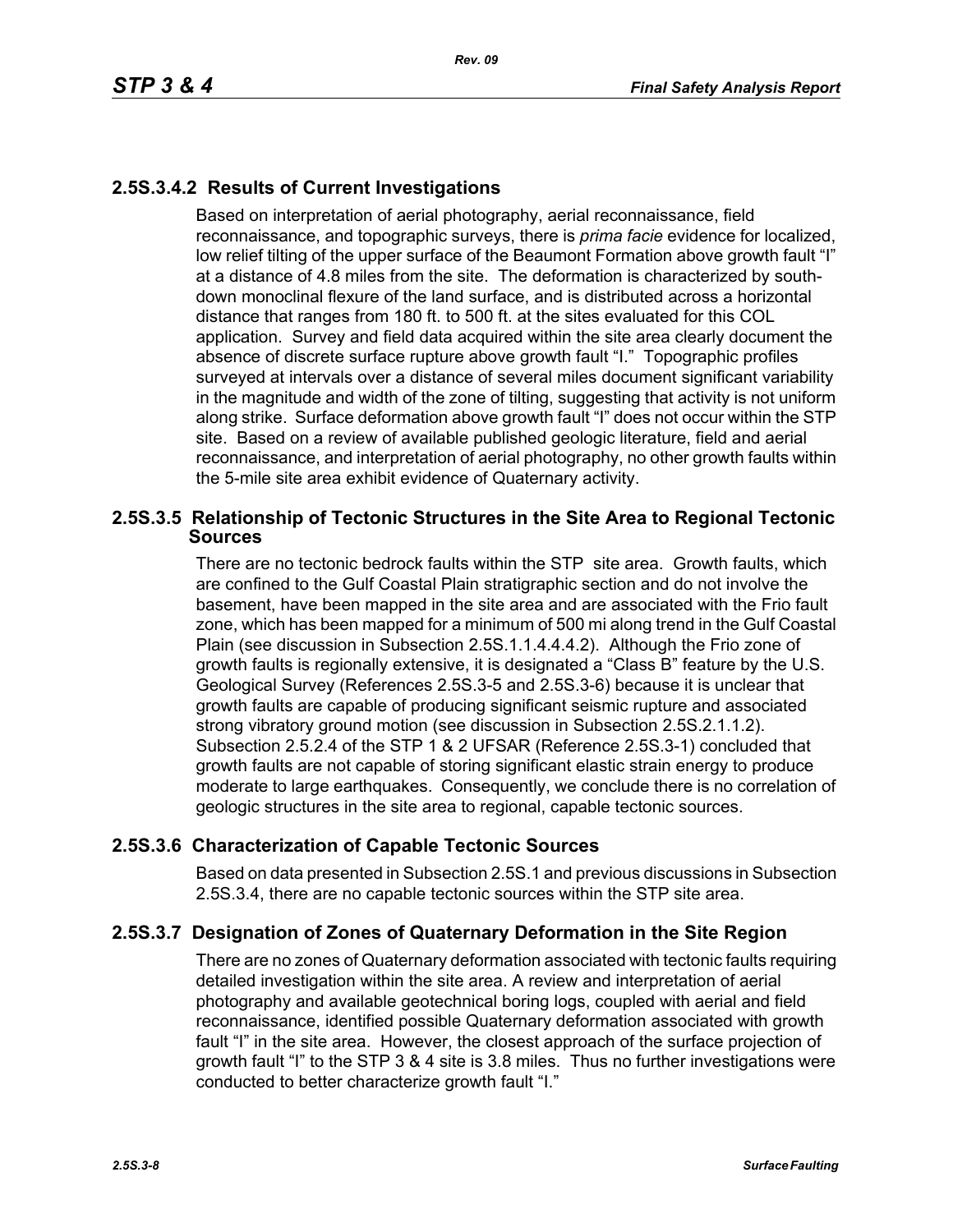# **2.5S.3.8 Potential for Surface Tectonic Deformation at the Site**

## **2.5S.3.8.1 Potential for Surface Tectonic Deformation at the Site**

The potential for tectonic deformation at the site is negligible. There are no capable tectonic faults within the site vicinity.

## **2.5S.3.8.2 Potential for Non-Tectonic Deformation**

The potential for non-tectonic deformation at the site is negligible. Soils within the site area are not susceptible to karst-type dissolution collapse or to subsidence due to fluid withdrawal.

There are non-tectonic growth faults within the site area that have deformed sediments younger than late Miocene, and growth fault "I" locally exhibits evidence for Quaternary activity in the form of monoclinal tilting of the surface of the late Pleistocene Beaumont Formation. The potential for surface deformation associated with growth fault activity is discussed in the following section.

## **2.5S.3.8.2.1 Growth Faults**

The potential for non-tectonic deformation at the STP site from movement on growth faults is negligible. As summarized in Subsection 2.5S.1.2.4.2.1, previous detailed studies of growth faults in Subsection 2.5.1.2.5.6 of the STP 1 & 2 UFSAR (Reference 2.5S.3-1) documented the absence of growth faults that project to the surface within the STP site. The UFSAR identified only two growth faults within the site area that deform sediments younger than late Miocene. Of these two structures, only growth fault "I" exhibits *prima facie* evidence for Quaternary activity, and the closest approach of the surface projection of growth fault "I" to the STP site is about 3.8 miles. Future activity on growth fault "I," if any, will not impact the STP 3 & 4 site.

# **2.5S.3.8.2.2 Other Potential Sources of Non-Tectonic De-formation**

There is no evidence of non-tectonic deformation at the STP 3 & 4 site in the form of glacially-induced faulting, collapse structures, salt migration, or volcanic intrusion:

- All documented faulting within the site vicinity is attributed by researchers to movement on growth faults, the activity of which is related to sediment compaction, dewatering, and flow of salt in the subsurface.
- There are no documented examples of glacially-induced faulting in the site region.

Subsection 2.5.1.1.6.6.7.1 of the STP 1 & 2 UFSAR (Reference 2.5S.3-1) concluded that there were no deposits of limestone or other carbonate rocks at shallow depth within the STP site area that pose potential collapse and surface subsidence hazards. There are no new data since of the studies documented in the STP 1 & 2 UFSAR (Reference 2.5S.3-1) that contradict these conclusions.

No piercement-type salt domes are located within the site area. As noted in Subsection 2.5.1.1.6.6.7 of the STP 1 & 2 UFSAR (Reference 2.5S.3-1), the closest salt dome to the STP site is Big Hill Salt Dome, located 10 miles from the site. No data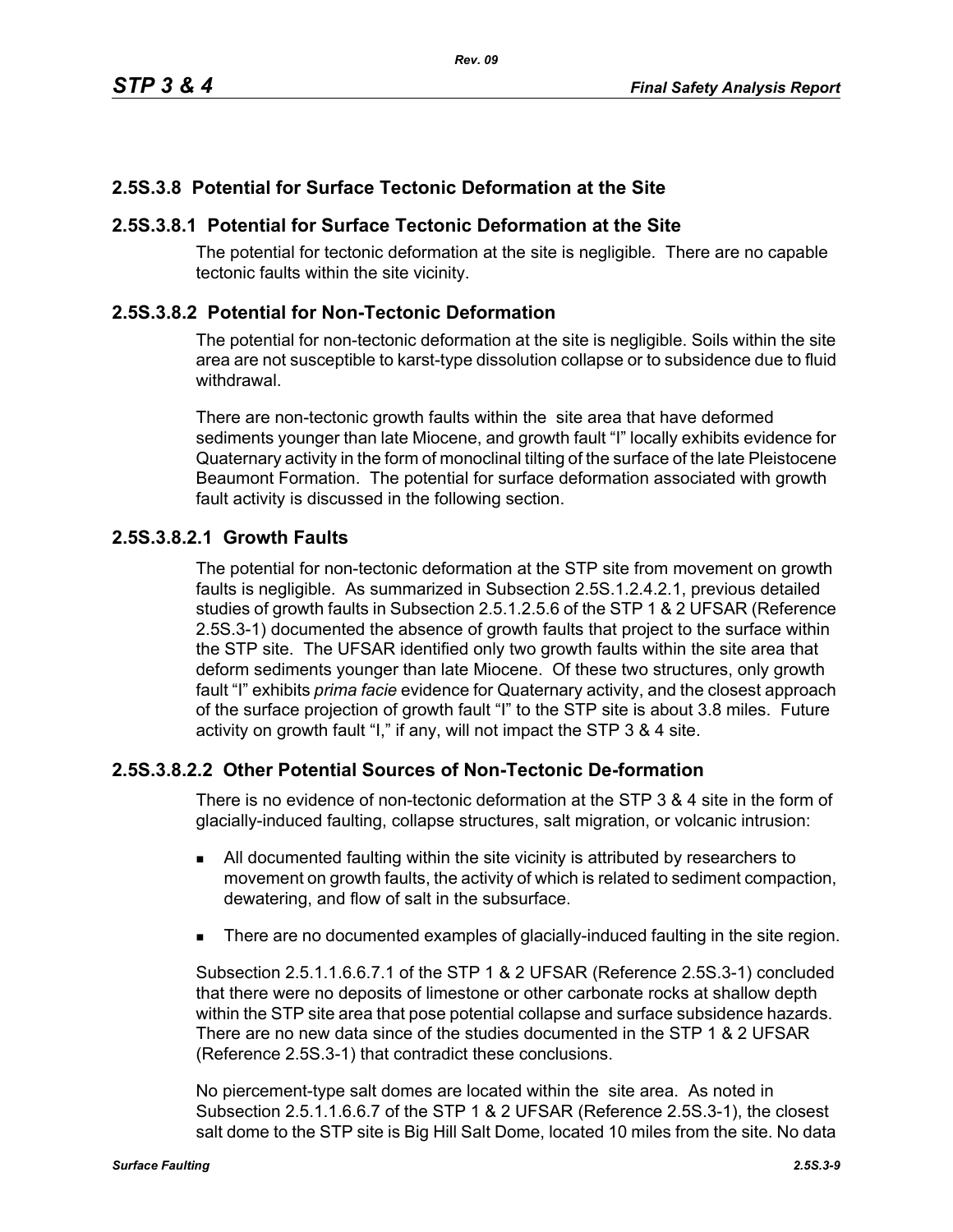collected since of the studies documented in the STP 1 & 2 UFSAR (Reference 2.5S.3- 1) indicate the presence of any previously unknown salt domes within 10 miles of the STP site (Reference 2.5S.3-8).

The Texas Gulf Coast is part of a stable intraplate region, and there are no volcanic rocks of any age mapped within the site vicinity. Based on a review of geologic literature, there is no documented intrusive or extrusive volcanic activity of Tertiary age within the site region. The youngest documented magmatic activity in the site region is Mesozoic in age and is spatially associated with the Balcones fault zone (Reference 2.5S.3-9) at a distance of about 138 miles from STP 3 & 4.

There are no mining activities within the site area that may produce man-induced surface collapse.

As discussed extensively in Subsection 2.5.1.1.6.6.7.2 of the STP 1 & 2 UFSAR (Reference 2.5S.3-1), the STP site is considered a non-productive future source of oil and gas because of unfavorable structural and stratigraphic conditions extending to a minimum depth of 10,000 ft.

As discussed in Subsection 2.5S.1.2.6.5, subsidence as a result of dewatering of the shallow aquifer(s) and/or removal of potential petroleum resources from beneath the STP 3 & 4 site is not anticipated to be significant. The maximum anticipated subsidence at STP due to construction dewatering is between 0.04 and 0.05 ft. Because there are other considerations, such as infiltration by stormwater, which will replace some of the water in the aquifer, it is unlikely that subsidence will reach this level. There are no new data contradicting the conclusion of the STP 1 & 2 UFSAR (Reference 2.5S.3-1) that subsidence of the land surface from hydrocarbon extraction will not occur at the STP 3 & 4 site.